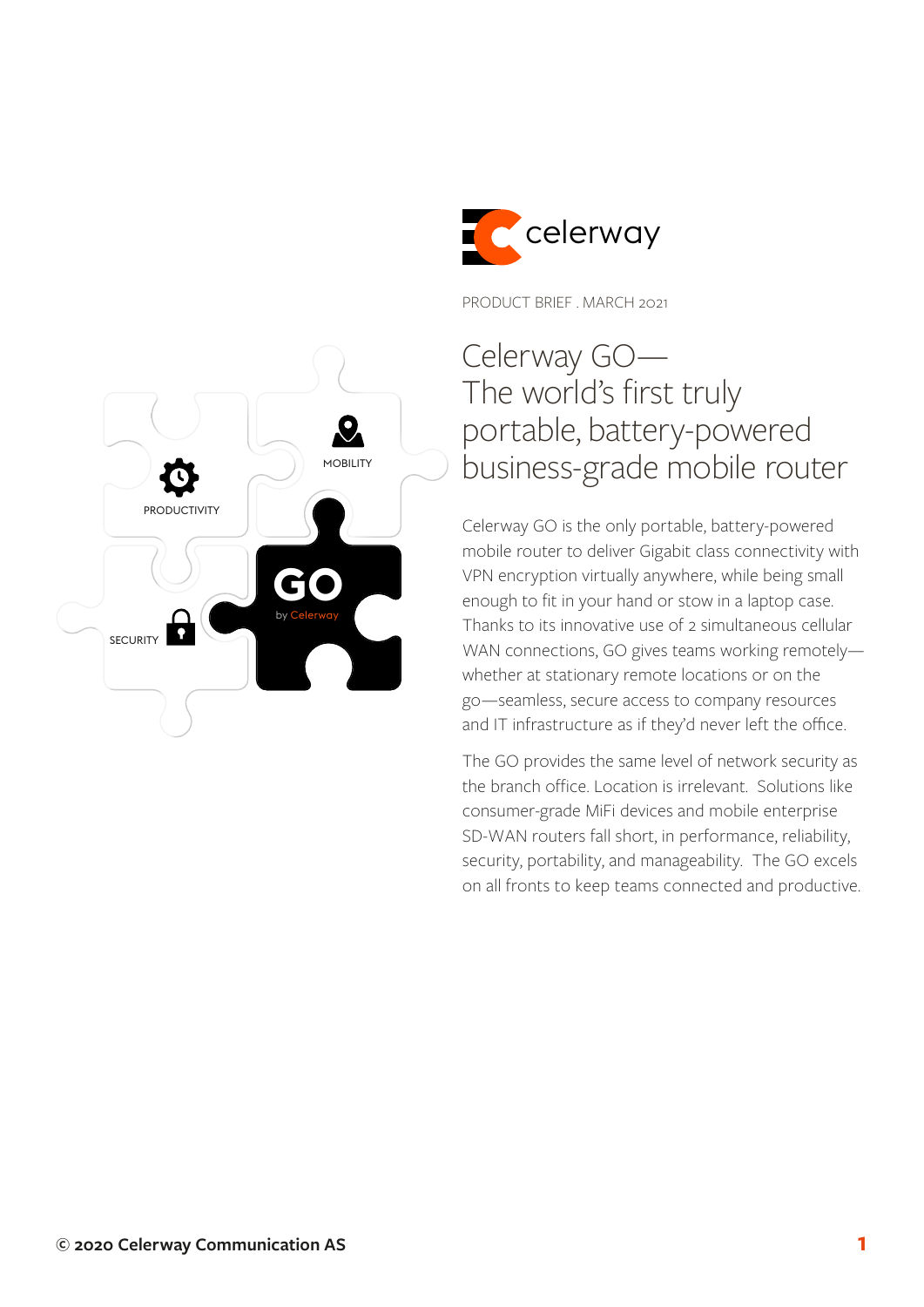# All you need, in one convenient & versatile device

## **950 Mbps load balanced throughput, 180 Mbps VPN throughput**

- Provide Wi-Fi hotspot connectivity
- Bypass security risks of public Wi-Fi
- Reduce cellular data costs

### **Up to 7 hours of built-in battery life**

• Work on the go and out of the office without external power

#### **Optional out-of-the-box VPN**

- Get seamless, secure access to company resources from branch offices, remote sites, hotels, airports, home, etc., from Day One
- Enjoy seamless, simultaneous use of all available networks with Celerway Phantom VPN, built on WireGuard, the most modern, secure and efficient VPN
- Use with IPSec or OpenVPN for easy integration with existing IT infrastructure

### **Advanced load balancing with up to 5 simultaneous WANS (2 integrated cellular)**

- Enjoy always-on, high-performing connections, thanks to advanced load balancing across **WANs**
- Experience uninterrupted application performance, thanks to seamless handover across cellular data coverage areas
- Leverage Wi-Fi or wired connections as available, without depending on them

## **Innovative SQM implementation beyond advanced/dynamic QoS**

• Experience desired application performance, e.g., video conferencing, even in the face of competing bandwidth demands



#### **Security-first deployment in minutes**

- Secure your GO devices by always deploying only the latest firmware
- Deploy enterprise-grade access control on Wi-Fi and Ethernet with 802.1x support

#### **Nimbus remote administration**

- Configure, update, and manage GO remotely through the cloud, monitor via SNMP
- Maintain control of your remote endpoints, no matter how dispersed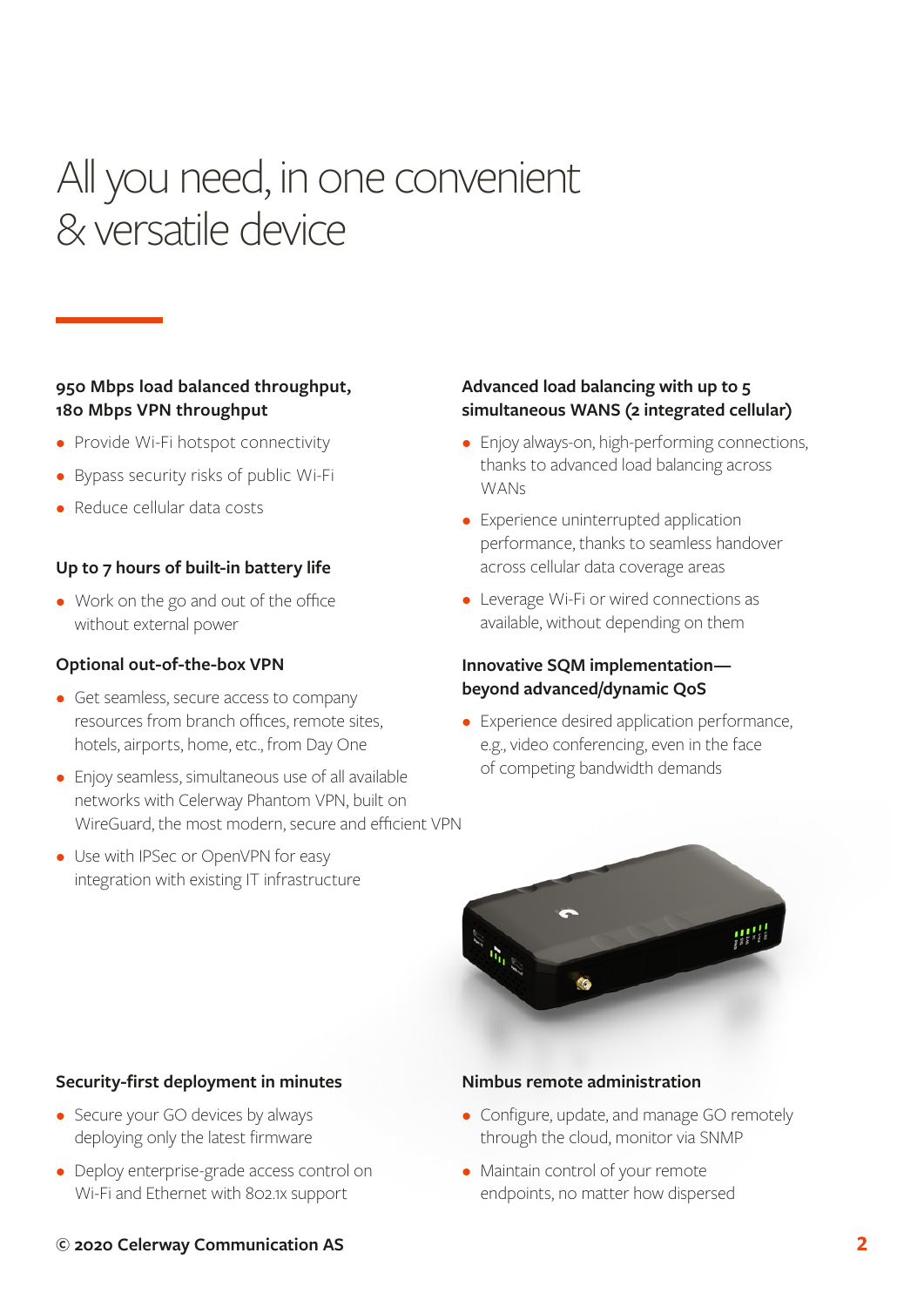# CelerwayOS inside—industry-leading, mobile-first, high-performance

GO is backed by our industry-leading, mobilefirst software platform, natively designed to manage the complexity and uncertainty inherent in cellular data networks and extract their pure benefit for uninterrupted connectivity.

The heart of the platform is CelerwayOS, a new class of load balancing software that uses multiple simultaneous networks (LTE, Wi-Fi, satellite, or fixed line) to create a resilient connection with blazing performance virtually anywhere. CelerwayOS continuously monitors traffic and network health against dozens of parameters, actively pre-empts

network degradation, and performs intelligent routing across multiple simultaneous WAN connections.

A key component of CelerwayOS, Celerway Phantom VPN enables dynamic VPN load balancing and seamless switching between multiple networks. Whether for hub-and-spoke, site-to-site or point-to-point, Phantom ensures uninterrupted high-speed VPN connectivity.

The platform also includes Celerway Nimbus, our cloud-based remote administration system you can use to easily configure, deploy, and update Celerway devices across the enterprise.

### **Continuous, comprehensive quality assessment**

- Measures physical parameters, congestion, jitter, and packet patterns, and automates lightweight active tests that can be tuned to each use case
- Enables CelerwayOS to maximize throughput, preempt failover, and deliver optimal user experience

# **Unique load balanced, seamless VPN with Celerway Phantom**

- The GO provides an optional high-performance, uninterrupted VPN
- Supports standard IPsec and OpenVPN for easy integration in existing infrastructure
- Offers unrivalled flexibility in VPN topologies, and assignment of specific data flows and interfaces to VPN instances
- Supports true mobility, allowing you to specify that the GO connect to the nearest Phantom server when roaming

### **Easy-to-use cloud management with Celerway Nimbus**

- Provides remote access to all Celerway devices, with overview of location and connection quality
- Enables easy retrieval of reports about quality, stability, and data usage
- Ensures that GO always runs firmware with the latest security updates and fixes
- Supports monitoring via customer's SNMP tool